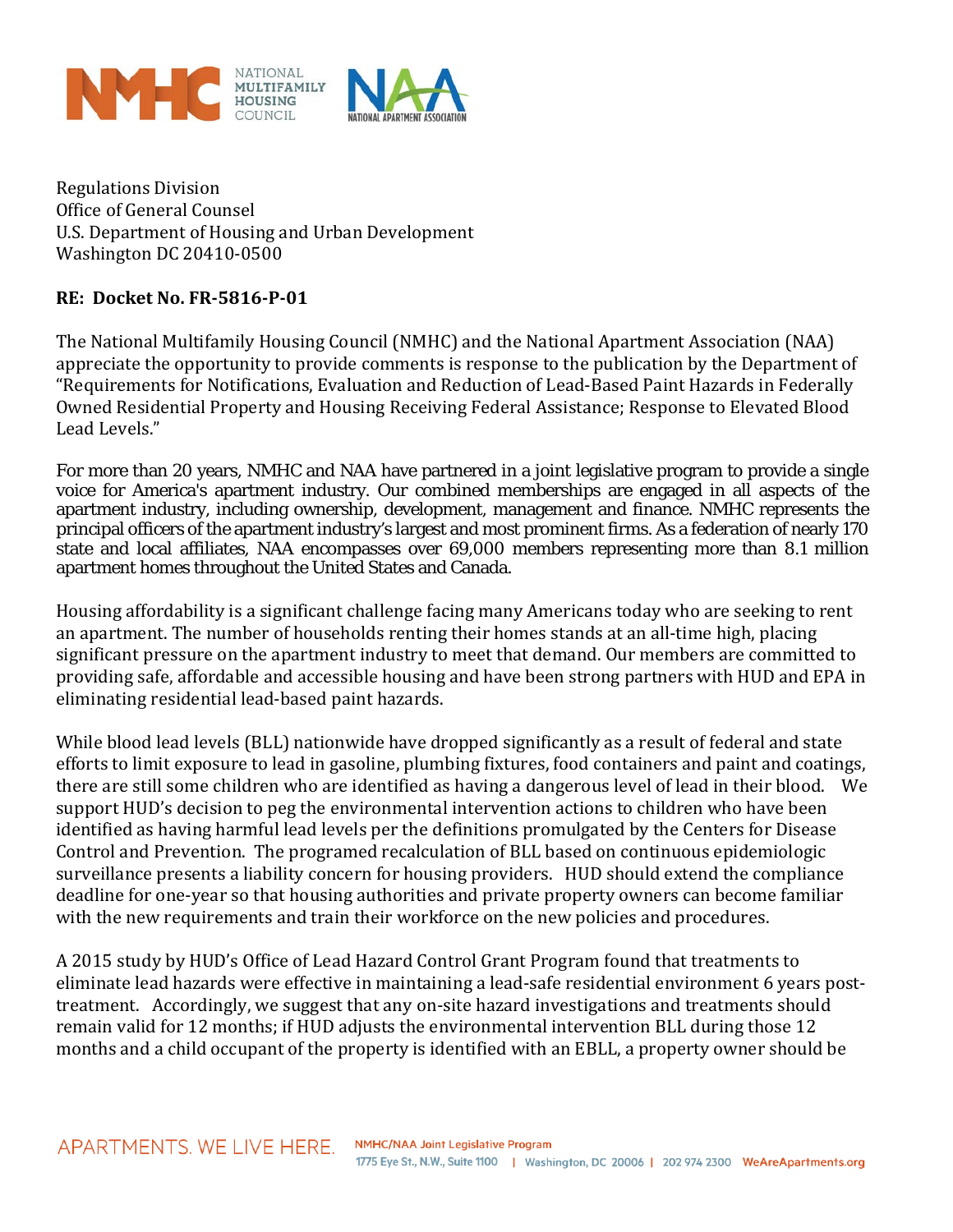able to rely on the presumption that residence was compliant with the appropriate hazard control standards at the time that the child was identified.

We remain concerned that under Title X, HUD and EPA regulate "lead regardless of the source" as lead-based paint (LBP) and "lead hazards" property owners and managers of target housing built before 1978 uniquely responsible for lead exposure in resident children and mothers. There is a considerable amount of lead entrained as dust in the general environment that has no nexus to LBP and that once deposited on residential property is likely to become a "lead-hazard" when it is trackedin to the dwelling unit. Sources of this lead are historic automobile emissions, ongoing industrial emissions and emissions for aircraft and other vehicles.

HUD is "encouraging property owners to evaluate for sources of lead exposure in units other than those covered by this subpart, and to control such sources." We would appreciate clarification of this statement in order to refine on-site investigation protocols.

Recent attention to the widespread problem of lead in drinking water has properly sparked the attention of policymakers. According to a recent study by that Natural Resources Defense Council 17.6 million people are served by 5300 water systems that have been identified as having lead in drinking water in excess of the regulatory limits proscribed under the Safe Drinking Water Act administered by EPA.<sup>1</sup> The testing and treatment of water is the responsibility of water suppliers not housing providers yet residential property owners around the country are now finding that there may be elevated levels of lead in the water that is supplied to their property. HUD is proposing that water testing be part of an environmental investigation when a child is identified as having an EBL. Whether HUD is now considering lead in water to be a 'regardless of the source" lead hazard isn't clear nor is it clear how property owners can address a potential situation that goes well beyond the boundaries of their property. If water testing on-site finds high levels of lead, what will property owners be required to do? The potential significant expense of replacing service lines and a fouled building plumbing system have not been addressed by HUD.

Thank you for considering our comments. Please contact Eileen Lee of the NMHC/NAA joint legislative staff [\(elee@nmhc.org\)](mailto:elee@nmhc.org) should you have any questions.

<sup>1</sup> https://www.nrdc.org/sites/default/files/whats-in-your-water-flint-beyond-report.pdf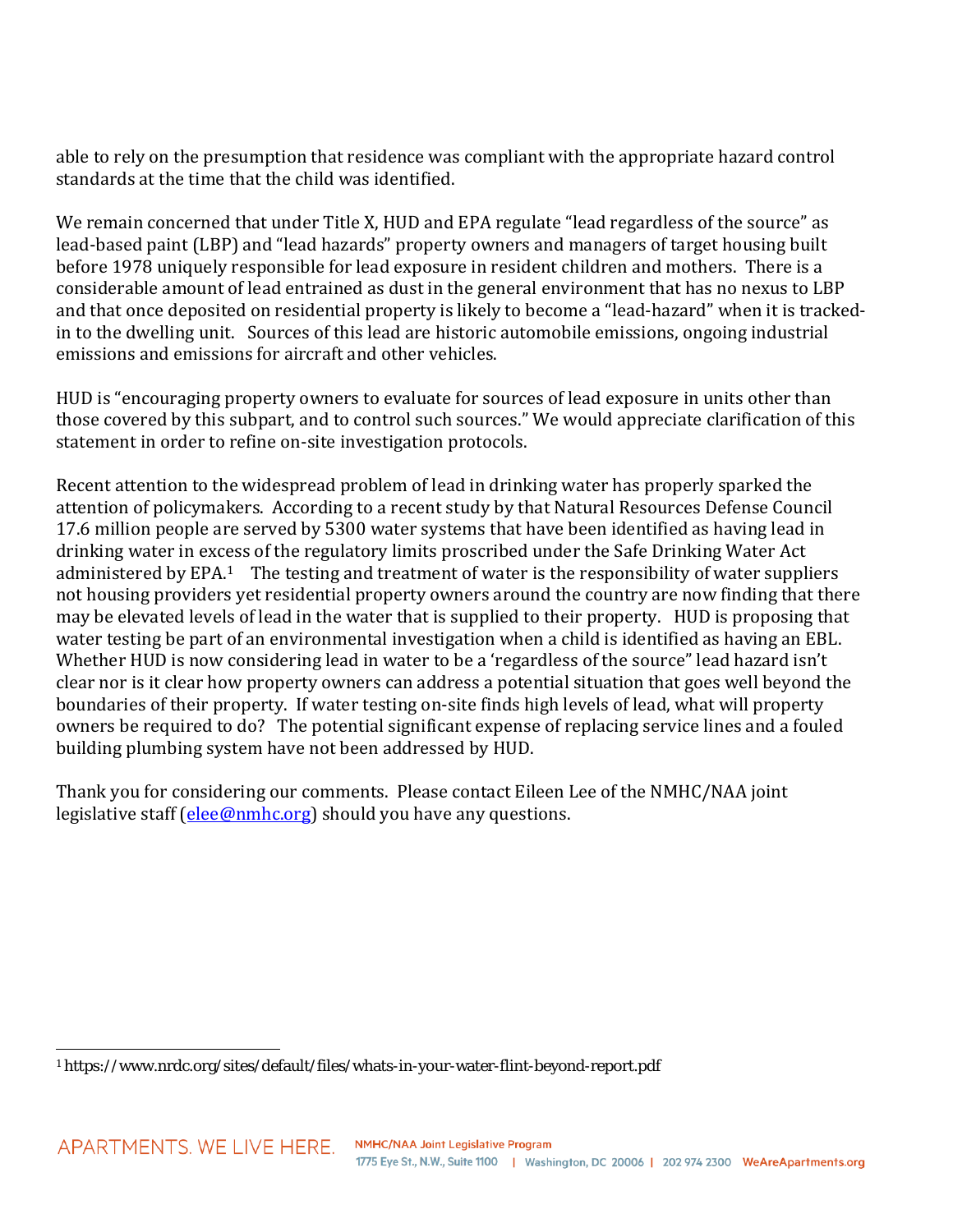APARTMENTS. WE LIVE HERE. NMHC/NAA Joint Legislative Program